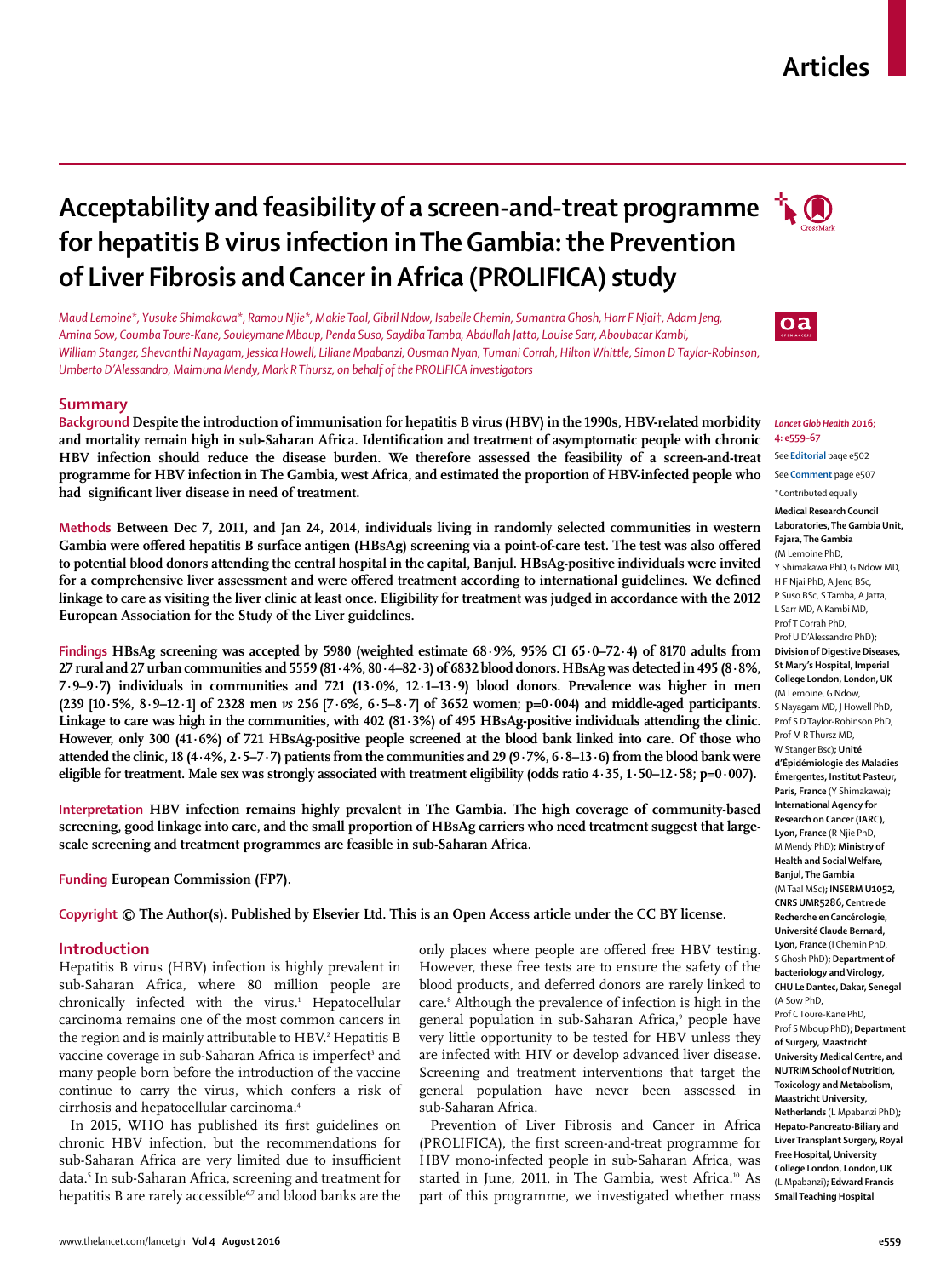**(EFSTH), Banjul, The Gambia**  (Prof O Nyan MD)**; and Faculty of Infectious and Tropical Diseases, London School of Hygiene & Tropical Medicine, London, UK** (Prof H Whittle PhD)

†Dr Njai died in October, 2014

Correspondence to: Prof Mark R Thursz, Division of Digestive Diseases, St Mary's Hospital, Imperial College London, London W2 1NY, UK **m.thursz@imperial.ac.uk**

# **Research in context**

## **Evidence before this study**

We searched MEDLINE and Embase for articles written in French or English and published before Sept 1, 2015, with terms incorporating "hepatitis B", "mass screening", and "Africa". We were unable to find any previous studies describing screen-andtreat interventions for hepatitis B virus (HBV) infection that targeted the general population in Africa.

## **Added value of this study**

To our knowledge, PROLIFICA is the first screen-and-treat intervention programme to be implemented in Africa. In addition to showing the feasibility of such an intervention, our results provide new data on screening coverage for HBV testing, the prevalence of hepatitis B surface antigen positivity, linkage of screening to health care, and the proportion of chronically infected people with clinically significant liver disease who need treatment.

# **Implications of all the available evidence**

By providing further evidence for the high prevalence of HBV infection and the good coverage achieved with HBV screening and care, our results show the feasibility of a large-scale screen-and-treat programme for HBV infection in The Gambia. This approach deserves to be assessed in other resource-limited HBV-endemic countries. National health departments in sub-Saharan Africa and WHO should consider integrating such a programme into public health strategies to fight against the epidemic of HBV infection in Africa.

screening for HBV infection is justified by referring to the Wilson and Jungner WHO criteria for disease screening.<sup>11</sup> We previously reported that hepatitis B surface antigen (HBsAg) point-of-care tests perform well in field conditions in the African community setting.<sup>12</sup> We validated inexpensive and simple diagnostic tools for the assessment of liver disease.<sup>13</sup> We also identified risk factors for liver disease progression by following up a population-based cohort in rural Gambia.14

In this study, we assessed the acceptability and feasibility of a screen-and-treat HBV intervention programme in west Africa by analysing screening coverage, prevalence of HBsAg, the proportion of HBsAg-positive individuals linked to care, and the proportion of chronically infected people with clinically significant liver disease in need of treatment in community-based and facility (blood bank)-based settings in The Gambia.

# **Methods**

## **Community screening**

We did the community-based screening in the western part of The Gambia (figure 1) where 750000 people live in 1450 census enumeration areas defined by the Gambia Bureau of Statistics. We used enumeration area as a sampling unit, and one enumeration area can consist of an entire village, part of a large village or town, or a cluster of small hamlets. Because HBV prevalence might differ between urban and rural populations, we first stratified the 1450 enumeration areas into urban (n=1197) and rural (n=253) communities. Then, we selected 27 enumeration areas from each stratum by simple random sampling with a random number generator (Stata). In the selected enumeration areas, all inhabitants aged 30 years or older were eligible for screening. We excluded people younger than 30 years because the national hepatitis B vaccination programme started in 1990 so these people should be covered.<sup>15</sup> We organised a meeting in each enumeration area with the help of the village head. After community approval was obtained, a team of fieldworkers did a census by visiting all households to register the name, age, and sex of all eligible people and to invite them for screening. Pre-test counselling was delivered and written consent obtained. Ethics approval for the study was granted by the Government of The Gambia and MRC Gambia Joint Ethics Committee.

We did finger-prick whole blood test for HBsAg using a point-of-care test (Determine, Alere, Waltham, MA, USA), the performance of which has been validated in the field (sensitivity  $88.5\%$ , specificity  $100\%$ ).<sup>12</sup> We provided the results to the participants on site with posttest counselling, and those who tested positive for HBsAg were referred to the liver clinic at the Medical Research Council (MRC) unit in Fajara (figure 1). People who were invited, but did not attend screening were reminded by the fieldworkers up to three times. Reasons for non-attendance to the screening were captured in a standardised form. Additional questions about knowledge of HBV infection and past experience of HBV testing were administered to all individuals screened between Aug 18 and Nov 1, 2013.

# **Facility-based screening**

Since 2011, in addition to HIV testing, the Edward Francis Small Teaching Hospital (EFSTH), the only tertiary care hospital in Banjul, the capital of The Gambia, started HBV screening at its blood bank by use of a pointof-care test (Onsite Combo Rapid Test, CTK Biotech, San Diego, CA, USA). The manufacturer of the test reports its sensitivity to be 96% and its specificity to be 100%. Blood donors at the EFSTH blood bank must be healthy and aged at least 16 years. Individuals who tested positive for HBsAg were referred to a study nurse posted at EFSTH who provided post-test counselling and advised them to visit the MRC clinic in Fajara. Individuals who were co-infected with HIV and HBV were referred to the national HIV programme.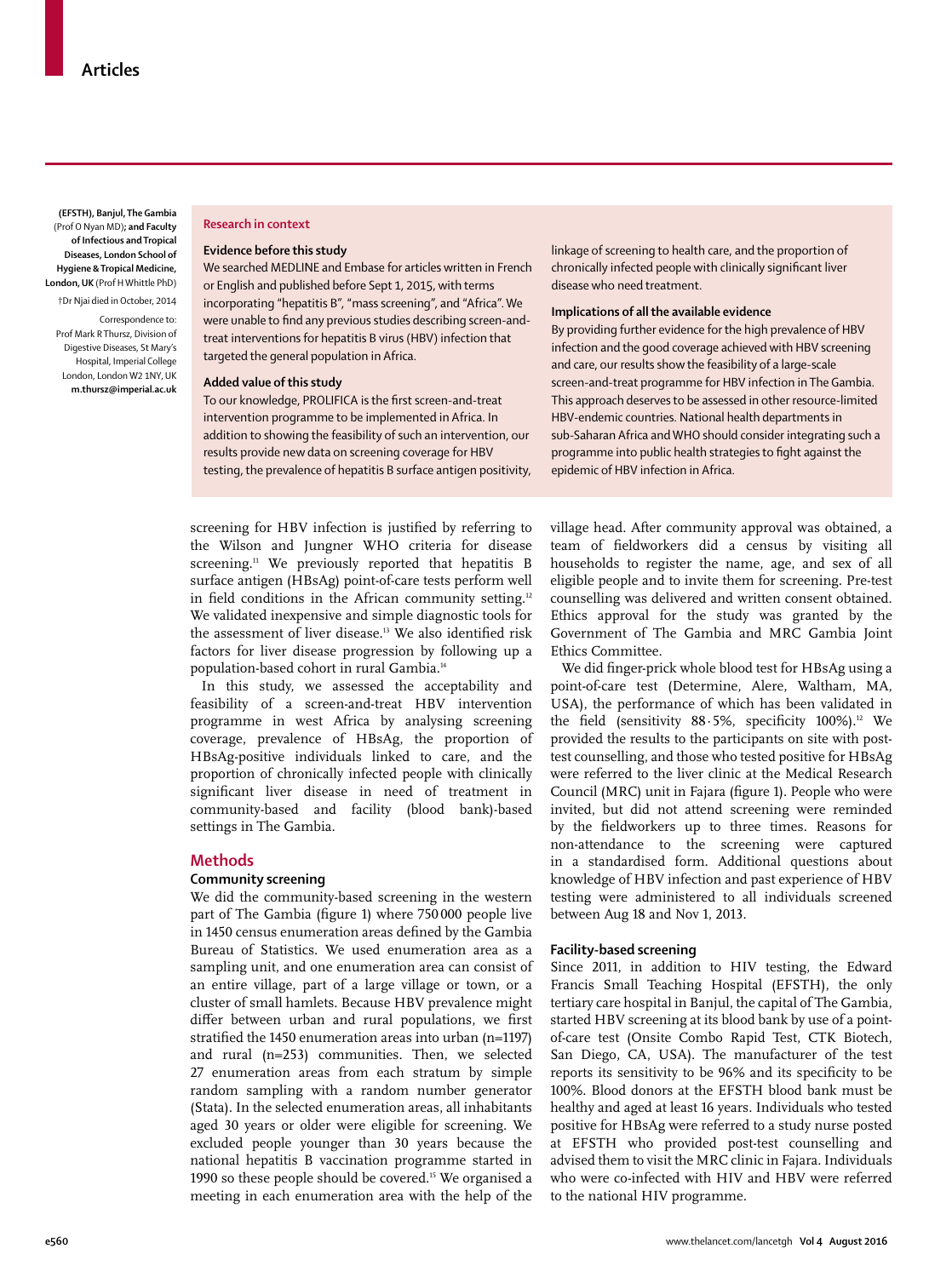# **Linkage to care**

In individuals who tested positive for HBsAg in both the community-based and facility-based screening, linkage to care was defined as visiting the outpatient PROLIFICA liver clinic at least once after HBV screening. Those who did not come to the clinic were reminded up to three times via telephone calls from the fieldworkers. We used semi-structured interviews in a subgroup of HBsAgpositive participants (all individuals screened between Aug 1 and Nov 30, 2013) to identify reasons for nonattendance to the clinic.

# **Assessment of liver disease**

Patients who attended the liver clinic underwent a standardised comprehensive liver assessment that included physical examination, abdominal ultrasound (Portable MyLab25Gold, Esaote, Cambridge, UK), fasting liver stiffness measurement with hepatic transient elastography (Fibroscan 402, Echosens, Paris, France), $16$  and routine serum haematology and biochemistry tests. Optimum cutoff values for liver stiffness measurements were established previously by use of liver histology as a reference: the cutoff for clinically significant fibrosis was 7·9 kPa (Metavir score ≥F2) and the cutoff for cirrhosis was 9.5 kPa (F4).<sup>13</sup> Liver stiffness measurements were deemed unreliable if they had a ratio of IQR divided by liver stiffness measurement greater than  $0.30$  when liver stiffness measurement is at least  $7.1$  kPa.<sup>17</sup> Blood samples were tested for hepatitis B envelope antigen (HBeAg; ELISA-ETI-EBK Plus, Diasorin, Saluggia, Italy) and antibodies to hepatitis C virus (HCV; AxSYM, anti-HCV, Abbott, Chicago, IL, USA) and hepatitis delta virus (HDV; ETI-AB-DELTAK-2, Diasorin). Antibodies to HIV-1 and HIV-2 were detected with an enzyme immunoassay (Genscreen ULTRA HIV Ag-Ab, Bio-Rad, Hercules, CA, USA). HBV DNA levels were measured with an in-house quantitative real-time polymerase chain reaction (qPCR) assay (lower limit of detection of 50 IU/mL), which was validated against commercial HBV qPCR assays (th**e** COBAS TaqMan HBV Version 2.0 test on a COBAS AmpliPrep [Roche, Basel, Switzerland] and the Abbott Real Time HBV assay [Abbott Molecular Diagnostics, Wiesbaden, Germany]; *r*²=0·90 for correlation with the commercial assay).<sup>18</sup> All blood samples were tested at the MRC unit in Fajara. Quality control and HBV genotyping were done by a reference laboratory in France (INSERM U1052, Lyon, France).

# **Antiviral therapy**

HBsAg-positive individuals who attended the liver clinic were assessed for eligibility for treatment in accordance with the 2012 European Association for the Study of the Liver (EASL) guidelines<sup>19</sup> (appendix  $p$  3). In the absence of contraindications, tenofovir (tenofovir disoproxil fumarate) was provided free of charge (Viread [Gilead Sciences, Foster City, CA, USA], 300 mg oral dose once per day). Adherence to treatment was assessed with the Morisky adherence scale.<sup>20</sup>



*Figure 1:* **Locations of the urban and rural community areas selected for screening**



#### *Figure 2:* **Flow chart of study participants**

\*Other reasons for non-participation were too busy (n=65); feeling ill (n=55); husband refusal (women only; n=43); afraid of bleeding (n=21); no trust in Medical Research Council (n=11); already tested before (n=4); and refusal without revealing any specific reason (n=157). †Estimates accounted for survey design. ‡Estimates accounted for survey design and non-attendance to the programme. HBsAg=hepatitis B surface antigen.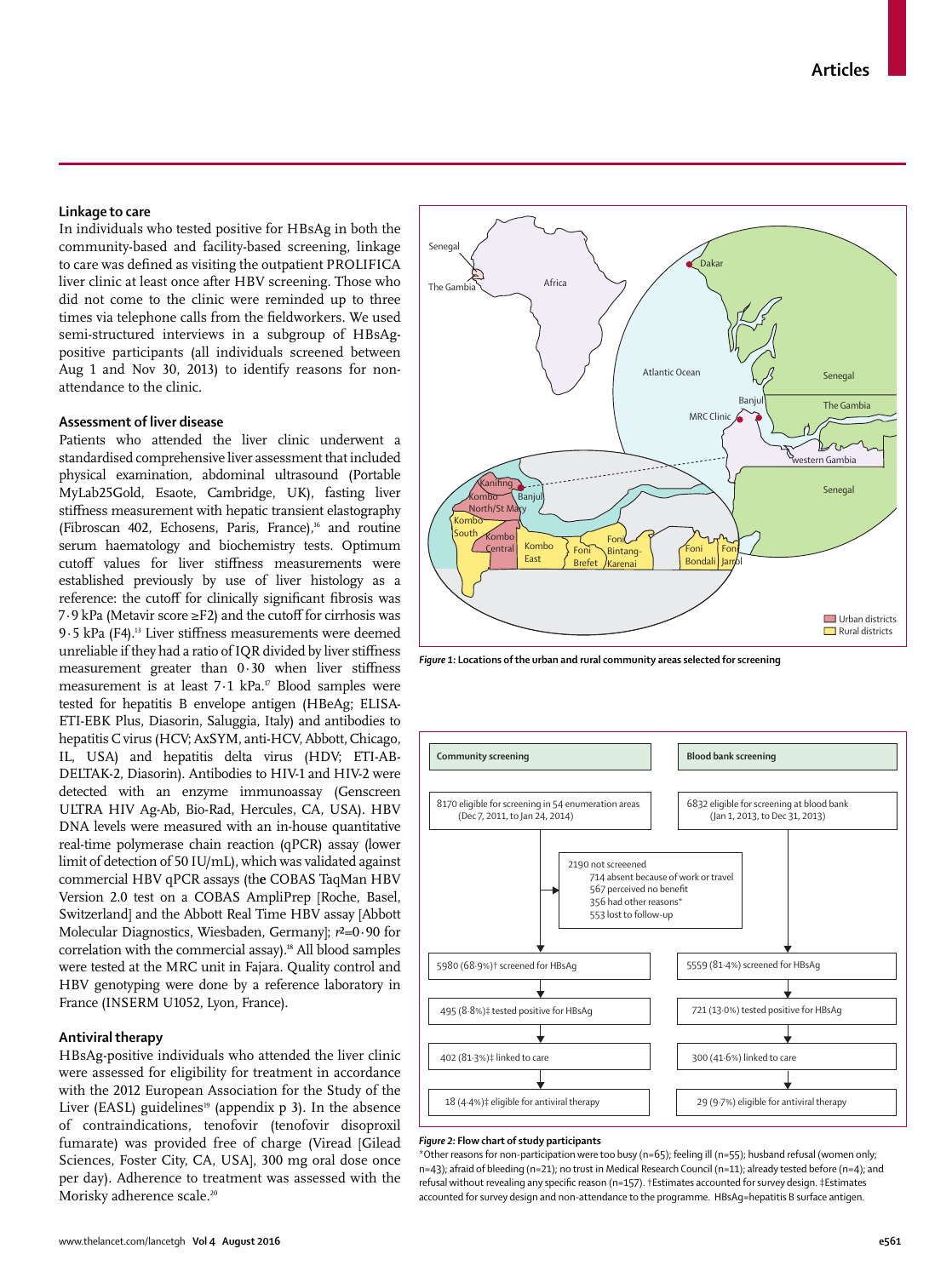See **Online** for appendix

#### **Statistical analysis**

We estimated screening coverage for the enumeration areas included in the study by dividing the number of individuals screened by the population according to the census. We estimated the effects of individual-level variables (sex and age) and community-level variables (urban or rural, screening season, screening during weekend, and assistance of village health workers) on the coverage of community screening with logistic regression adjusted for age and sex. We estimated linkage to care by dividing the number of individuals who visited the liver clinic by the number of HBsAgpositive individuals identified at screening. We calculated the proportion eligible for treatment by dividing the number of individuals who fulfilled the treatment criteria by the number of HBsAg-positive participants assessed at the clinic. We used logistic regression to estimate odds ratios (OR) for the factors associated with linkage to care and treatment eligibility. For the community screening, all of these estimates accounted for survey design (correlation within enumeration areas and stratification by urban or rural area) by use of the svy command in Stata 11.0. We did not apply finite population correction because the sample size was small relative to the population size. The HBsAg prevalence, the proportion of HBsAg-positive individuals linked to

|                                                                                                                                                                                   | <b>Total eligible</b><br>$(n=8170)$ | Attended   | p value     | Adjusted for age and sex |             |  |
|-----------------------------------------------------------------------------------------------------------------------------------------------------------------------------------|-------------------------------------|------------|-------------|--------------------------|-------------|--|
|                                                                                                                                                                                   |                                     |            |             | Odds ratio<br>(95% CI)   | p value     |  |
| Individual-level factors                                                                                                                                                          |                                     |            |             |                          |             |  |
| Sex                                                                                                                                                                               |                                     |            |             |                          |             |  |
| Male                                                                                                                                                                              | 3523 (43%)                          | 2328 (60%) | < 0.0001    | $1-0$                    | < 0.0001    |  |
| Female                                                                                                                                                                            | 4646 (57%)                          | 3652 (76%) |             | $1.8(1.5-2.1)$           |             |  |
| Age (years)                                                                                                                                                                       |                                     |            |             |                          |             |  |
| $30 - 39$                                                                                                                                                                         | 3259 (40%)                          | 2397 (72%) | $< 0.0001*$ | $1-0$                    | $< 0.0001*$ |  |
| $40 - 49$                                                                                                                                                                         | 1822 (22%)                          | 1456 (77%) | u,          | $1.3(1.1-1.5)$           |             |  |
| $50 - 59$                                                                                                                                                                         | 1211 (15%)                          | 988 (78%)  |             | $1.5(1.2-1.8)$           |             |  |
| $\geq 60$                                                                                                                                                                         | 1347 (16%)                          | 1127 (81%) |             | $1.9(1.6-2.2)$           |             |  |
| <b>Community-level factors</b>                                                                                                                                                    |                                     |            |             |                          |             |  |
| Area                                                                                                                                                                              |                                     |            |             |                          |             |  |
| Urban                                                                                                                                                                             | 3785 (46%)                          | 2511 (66%) | 0.0001      | $1-0$                    | 0.006       |  |
| Rural                                                                                                                                                                             | 4385 (54%)                          | 3469 (79%) |             | $1.6(1.2-2.2)$           |             |  |
| Season                                                                                                                                                                            |                                     |            |             |                          |             |  |
| Dry                                                                                                                                                                               | 6095 (75%)                          | 4372 (68%) | 0.5         | $1-0$                    | 0.7         |  |
| Rainy                                                                                                                                                                             | 2075 (25%)                          | 1608 (72%) | н.          | $1.1(0.7-1.8)$           | $\ldots$    |  |
| Timing of screening                                                                                                                                                               |                                     |            |             |                          |             |  |
| Weekdays only                                                                                                                                                                     | 5779 (71%)                          | 4155 (67%) | 0.02        | $1-0$                    | 0.02        |  |
| Weekend                                                                                                                                                                           | 2391 (29%)                          | 1825 (74%) | $\ldots$    | $1.4(1.1-2.0)$           | $\ldots$    |  |
| Village health worker                                                                                                                                                             |                                     |            |             |                          |             |  |
| Absent                                                                                                                                                                            | 5856 (72%)                          | 4155 (68%) | 0.005       | $1-0$                    | 0.05        |  |
| Present                                                                                                                                                                           | 2314 (28%)                          | 1825 (79%) |             | $1.6(1.0-2.4)$           |             |  |
| Data are n (%) unless stated otherwise. Estimates accounted for survey design. *Test for trend.<br>a change d'actuale a concert de la procession de la partie de la<br>エントレンス・エンス |                                     |            |             |                          |             |  |

*Table 1:* **Factors associated with screening coverage in the community** 

care, and the proportion eligible for treatment among community screening participants were weighted for non-attendance to screening; the weighting was a reciprocal of the probability of screening coverage derived from a logistic regression with predictors (sex, age, and communities).

## **Role of the funding source**

The funder of the study had no role in study design, data collection, data analysis, data interpretation, or writing of the report. The corresponding author had full access to all the data in the study and had final responsibility for the decision to submit for publication.

# **Results**

Between Dec 7, 2011, and Jan 24, 2014, all selected enumeration areas agreed to participate in the study and 5980 (68·9%, 95% CI 65·0–72·4) of 8170 eligible people participated in the community screening (figure 2). Median duration of screening per enumeration area was three days (IQR 3–5; range 2–8). The median age of participants was 43 years (IQR 35-55) and 2328  $(38.9%)$ were men. Screening coverage varied between enumeration areas, from 48·9% to 95·1%, and was higher in women than in men  $(p<0.0001)$  and in older people than in younger people  $(p<0.0001$ ; table 1). Of the community-level factors, after adjusting for age and sex, rural area ( $p=0.006$ ), screening during the weekend  $(p=0.02)$ , and assistance from village health workers  $(p=0.05)$  were associated with increased coverage (table 1). The two most common causes of non-attendance were absence due to work or travel (440 [36·8%] men and  $274$   $[27.6\%]$  women) and perceived lack of benefit  $(284 [23.8\%]$  men and  $283 [28.5\%]$  women; figure 2).

Of the 5980 people screened in the communities, 495 (8.8%, 95% CI 7.9-9.7) were identified as being HBsAg-positive. Prevalence of HBsAg varied between enumeration areas from 1·9% to 18·2%. Prevalence was higher in men (239 [10·5%, 8·9–12·1] of 2328 men) than in women (256 [7·6%] 6·5–8·7] of 3652 women;  $p=0.004$ ), and in both sexes, prevalence decreased with age ( $p<0.0001$  for men and  $p=0.004$  for women; figure 3) and was higher in urban  $(218 [8.9\%]$  of 2511 individuals) than in rural areas  $(277 \, [8 \cdot 2\%]$  of 346 individuals), although the difference was not significant after adjustment for age and sex.

Knowledge of HBV infection was extremely low in the communities; only two men (0.4%, 95% CI  $0.0-6.1$ ) out of 489 participants interviewed in 2013 had heard about HBV infection and had been tested for HBV in the past. None of the 54 HBsAg-positive individuals among these 489 participants had been previously tested and knew their status.

Between Jan 1, and Dec 31, 2013, of the 6832 individuals who came for blood donation at the EFSTH (figure 2), 5559 (81·4%) were screened , of whom 5523 (99·3%) were men. Of these potential male donors, 159 were aged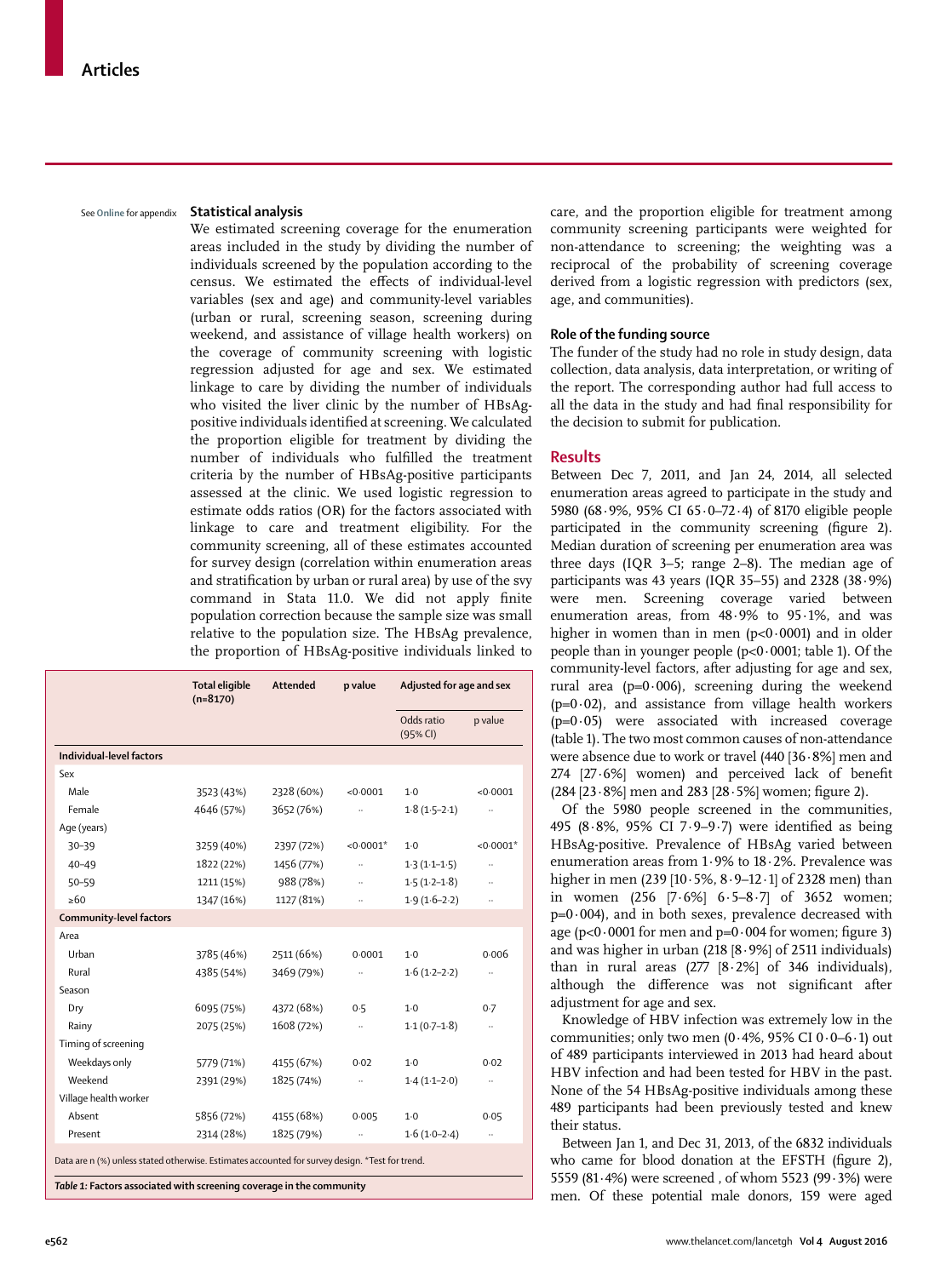16–19 years, 2480 were aged 20–29 years, 1932 were aged 30–39 years, 766 were aged 40–49 years, 175 were aged 50–59 years, and 11 were aged 60 years or older. 1273 (18·6%) individuals were not tested because of a shortage of HBsAg test kits.

721 (13·0%, 95% CI 12·1–13·9) of 5559 potential blood donors were HBsAg positive. Among men, prevalence was lowest in those aged  $16-19$  years  $(3.1\%, 1.0-7.1)$  and highest in those aged  $30-39$  years  $(15.6\%, 14.0-17.3;$ figure 3). Age-specific HBsAg prevalence in men screened at the blood bank did not differ compared with men from community-based screening. In women, there was no clear association between HBsAg prevalence and age, probably because the sample size was small (n=36). In a subset of potential donors (n=694) with available information, most (570 [82 $\cdot$ 1%]) were first-time donors and HBsAg positivity did not differ significantly between first-time and repeat donors after adjustment for age (data not shown).

Of the 495 HBsAg-positive individuals identified in community screening, 402 (81·3%, 95% CI 76·6–85·2) attended the liver clinic (figure 2), and more of these people were from rural than from urban areas, although there was no association with age and sex (appendix p 1). Absence of symptoms and poor understanding of the disease were the main reasons for non-attendance among a subgroup of 25 HBV-infected individuals who did not attend the liver clinic and were able to be interviewed. Linkage to health care was poorer (300 [41·6%, 38·0–45·3] of 721 HBsAg-positive individuals), in people screened at the blood bank than in those screened in the community  $(p<0.0001)$ , possibly because of the unavailability of the coordinating nurse, especially during Ramadan and the last month of the year.

Most (617 [87·9%, 95% CI 85·3–90·1] of 702 individuals) of the HBsAg-positive individuals who attended the clinic after screening in both settings were classified as being inactive chronic carriers (table 2). HBeAg positivity was detected in 13 [3·3%] of 395 individuals from the community and 23  $[7.9\%]$  of 291 individuals from the blood bank for whom data were available.

Of the HBsAg-positive individuals screened in the community with available data, 48 (12·2%) of 394 had alanine aminotransferase (ALT) levels over the upper limit of normal (40 IU/mL) and 41 (10·7%) of 382 had HBV DNA levels of 2000 IU/mL or more. After excluding 11 participants without valid liver stiffness measurements, ten  $(2.6\%)$  of 384 individuals had extensive fibrosis (F3) and 11 (2 $\cdot$ 9%) had cirrhosis (F4). Co-infection with HIV, HCV, or HDV was detected in 3·3%, 1·0%, and 2·0% of participants, respectively. Among the HBV-infected individuals screened at the blood bank who had data available, 55 (18·8%) of 292 had ALT levels over the upper limit of normal (40 IU/mL), 38 (14·4%) of 264 had HBV DNA levels of 2000 IU/mL or more, and 50 (17·5%) of 286 had extensive fibrosis or cirrhosis  $(\geq$ F3).

47 (6·7%, 95% CI 5·1–8·8) of 702 HBV-infected individuals were eligible for treatment according to the EASL criteria (table 2; appendix p 3).<sup>19</sup> More people screened at the blood bank (29  $[9.7\%$ ,  $6.8-13.6]$  of 300 individuals) were eligible than were those screened in the community (18  $[4.4\%, 2.5-7.7]$  of 402 individuals;  $p=0.007$ ). Use of the American Association for the Study of Liver Diseases criteria (appendix  $p$  3)<sup>21</sup> did not substantially change the number of people eligible for treatment (table 2). The difference in treatment eligibility between the community and blood bank disappeared after we restricted the analysis to male participants (appendix p 2). Multivariable analysis showed that male sex ( $p=0.007$ ) was associated with treatment eligibility (table 3). Age younger than 30 years also seemed to be associated with treatment eligibility, but the association was not significant ( $p=0.07$ ). None of the eligible patients refused antiviral therapy. 12 months after the start of tenofovir therapy, 38 (80·9%) of 47 patients had high adherence scores, seven (14·9%) had medium adherence scores, and two (4·3%) had low adherence scores. After 12 months of treatment, 43 (91·5%) of 47 patients achieved a virological response defined as an undetectable HBV viral load, 38 (79·7%) had normal aminotransferase levels (<40 IU/mL), and nine (19%) had ALT levels over the upper limit of normal (40 IU/mL; median 46 IU/mL, IQR 43–62), with a baseline median ALT level of 49 IU/mL (IQR 34–104). No clinical or biological adverse events were observed after 12 months of treatment.



*Figure 3:* **Prevalence of HBsAg positivity by age and sex in blood bank and community screening**

Error bars represent 95% CIs. For blood bank screening, the analysis was restricted to males because of the small number of female blood donors (n=36). Error bars omitted for male donors aged 60 years or older because of small population (n=11). HBsAg=hepatitis B surface antigen.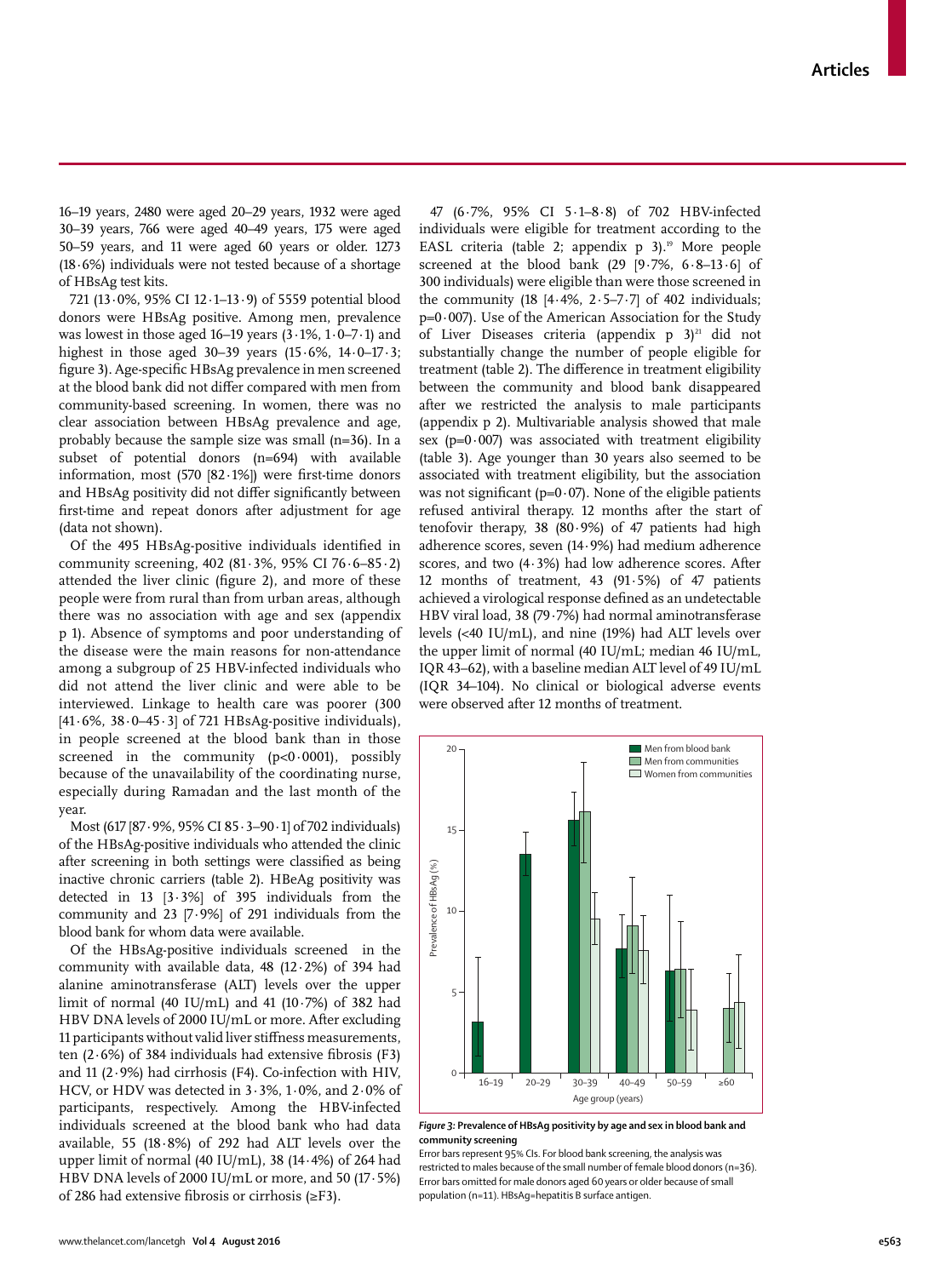|                                               | Community screening<br>$(n=402)$ | <b>Blood bank screening</b><br>$(n=300)$ | p value   |
|-----------------------------------------------|----------------------------------|------------------------------------------|-----------|
| Age (years)                                   | 38 (33-47)                       | $31(27-35)$                              | < 0.001   |
| Male sex                                      | 193 (48.0%)                      | 291 (97.0%)                              | < 0.001   |
| Attended primary school                       | 179/386 (46.4%)                  | 185/223 (83.0%)                          | < 0.001   |
| Body-mass index (kg/m <sup>2</sup> )          | $22.5(20.0 - 26.5)$              | $22.4(20.4-25.2)$                        | 0.9       |
| Ever drank alcohol                            | 28/397 (7.1%)                    | 25/297 (8.4%)                            | 0.5       |
| Ever smoked cigarettes                        | 125/387 (32.3%)                  | 104/225 (46.2%)                          | 0.001     |
| Family history of hepatocellular<br>carcinoma | $16(4.0\%)$                      | 7(2.3%)                                  | 0.2       |
| Liver stiffness (kPa)*                        | $4.7(3.9 - 5.7)$                 | $5.9(4.9 - 7.5)$                         | < 0.001   |
| METAVIR score*                                |                                  |                                          |           |
| $F0-1$                                        | 357 (93.0%)                      | 229 (80.1%)                              | < 0.001   |
| F <sub>2</sub>                                | 6(1.5%)                          | 7(2.5%)                                  |           |
| F3                                            | 10(2.6%)                         | 29 (10.1%)                               |           |
| F <sub>4</sub>                                | 11(2.9%)                         | 21(7.3%)                                 |           |
| Alanine aminotransferase (IU/L)               | $23(18-30)$                      | $27(21-36)$                              | < 0.001   |
| Alanine aminotransferase ≥40 IU/mL            | 48/394 (12.2%)                   | 55/292 (18.8%)                           | 0.02      |
| Aspartate aminotransferase (IU/L)             | 29 (24–34)                       | 32 (27-39)                               | < 0.001   |
| γ-glutamyl transferase (IU/L)                 | $25(19-34)$                      | $28(22-39)$                              | < 0.001   |
| Alkaline phosphatase (IU/L)                   | $90(76-112)$                     | 81 (68-97)                               | < 0.001   |
| Platelets (10° cells per L)                   | 203 (159-253)                    | 170 (142-205)                            | < 0.001   |
| HBeAq positive                                | 13/395 (3·3%)                    | 23/291 (7.9%)                            | 0.007     |
| Undetectable HBV DNA                          | 188/382 (49.2%)                  | 107/264 (40.5%)                          | 0.03      |
| HBV DNA (IU/L)+                               | 297 (134-1577)                   | 350 (118-1884)                           | 0.8       |
| HBV DNA ≥2000 IU/mL                           | 41/382 (10.7%)                   | 38/264 (14.4%)                           | 0.2       |
| HBV genotype                                  |                                  |                                          | 0.6       |
| A                                             | 28/167 (16.8%)                   | 15/104 (14-4%)                           |           |
| F                                             | 139/167 (83.2%)                  | 89/104 (85.6%)                           |           |
| <b>HIV positive</b>                           | 13/398 (3.3%)                    | <b>NA</b>                                | <b>NA</b> |
| HDV positive                                  | 8/394(2.0%)                      | 1/292 (0.3%)                             | 0.06      |
| <b>HCV</b> positive                           | 4/394(1.0%)                      | 5/280(1.8%)                              | 0.4       |
| Inactive chronic carrier                      | 364 (90.5%)                      | 253 (84-3%)                              | 0.01      |
| Eligible for EASL criteria                    | 18 (4.4%)‡                       | 29 (9.7%)                                | 0.007     |
| Eligible for AASLD criteria                   | 14 (4.1%)‡                       | 21 (7.0%)                                | 0.03      |

Data are n (%), n/N (%), or median (IQR). Some characteristics have different denominators because of missing data NA=not applicable. HBeAg=hepatitis B envelope antigen. HBV=hepatitis B virus. HCV=hepatitis C virus. HDV=hepatitis delta virus. EASL=European Association for the Study of the Liver. AASLD=American Association for the Study of Liver Diseases. \*Excludes 18 participants without measurement, seven with transient elastography measurement failure, and seven with unreliable measurements. †Excludes 295 participants with undetectable HBV DNA. ‡Percentages were calculated with weights for stratification and non-attendance to the screening and liver clinic. §The individuals who tested positive for HIV were not referred to our liver clinic, but were instead referred to the HIV clinic.

*Table 2:* **Clinical and biological characteristics of the HBV-infected participants from the community and the blood bank screening** 

# **Discussion**

Although able to prevent chronic infection,<sup>22</sup> vaccination against HBV has been introduced only in the past 20 years or so in sub-Saharan Africa. Coverage is less than ideal in many African countries, and even vaccination of neonates born to HBsAg-positive mothers has barely been implemented.<sup>5</sup> Therefore, there is still a large legacy of chronically infected adults who will remain undiagnosed until they develop severe complications. The prevalence of HBsAg remains high in Gambian adults born after 1990, the year when

The Gambia integrated the HBV vaccine into the national vaccination programme; in our study 3·1% of people screened at the blood bank aged 16–19 years were HBsAg positive, a higher proportion than that previously reported in a community-based study of the same age group  $(1.8\%)$ .<sup>23</sup> Despite the implementation of HBV vaccination in The Gambia, the burden of HBV-related liver disease will probably remain high during the coming decades. It is therefore crucial to identify infected individuals through HBV screening and to manage them adequately to prevent liver complications. In The Gambia, HBV screening in the community by use of a rapid pointof-care test was well accepted, with coverage of almost 70%. This coverage is similar to that reported in other sub-Saharan African countries for community-based HIV (63% in rural Ugandan communities<sup>24</sup> and 86% in semi-rural areas in Mozambique<sup>25</sup>) or malaria (64% in Zanzibar<sup>26</sup>) screening. Large-scale HBV screening might be challenging in sub-Saharan Africa because the disease is usually asymptomatic and awareness of HBV infection is poor in the general population and among health workers. Almost no participants enrolled in our study had previously been tested for HBV infection and were aware of their status. In fact, there is not even a term to define cirrhosis in Mandinka, the main local language in The Gambia.

In our study, a large proportion of HBsAg-positive individuals identified through community screening attended the liver clinic as advised and adherence to treatment was high; 81% of patients had good adherence 1 year after the initiation of antiviral therapy, similar to that (77%) reported for antiretroviral HIV therapy elsewhere in Africa.<sup>27</sup> Additionally, 91.5% achieved a virological response at 1 year, which is in line with data from a European HBV cohort.<sup>28</sup>

By contrast with hospital-based studies, which are likely to overestimate the proportion of HBV carriers with advanced liver disease, 90·5% of chronically infected individuals from the community screening had inactive chronic hepatitis and only 4·4% needed antiviral therapy, supporting the feasibility of a community-based screen-and-treat intervention programme for HBV mono-infection in sub-Saharan Africa. Blood donors represent a different population to the community, being both younger and mostly male, with a higher proportion of individuals having detectable HBV viral loads. However, although the proportion of people eligible for treatment was higher at the blood bank than in the community, this difference was not significant after adjustment for age and sex. This finding is supported by a previous Ghanaian study of blood donors, which reported a similarly low proportion of individuals needing antiviral therapy based on ALT levels alone.<sup>8</sup> By applying our findings to sub-Saharan Africa, we estimate that only 4 million people chronically infected with HBV (roughly 5% of the 80 million infected people) will require treatment: less than half the number of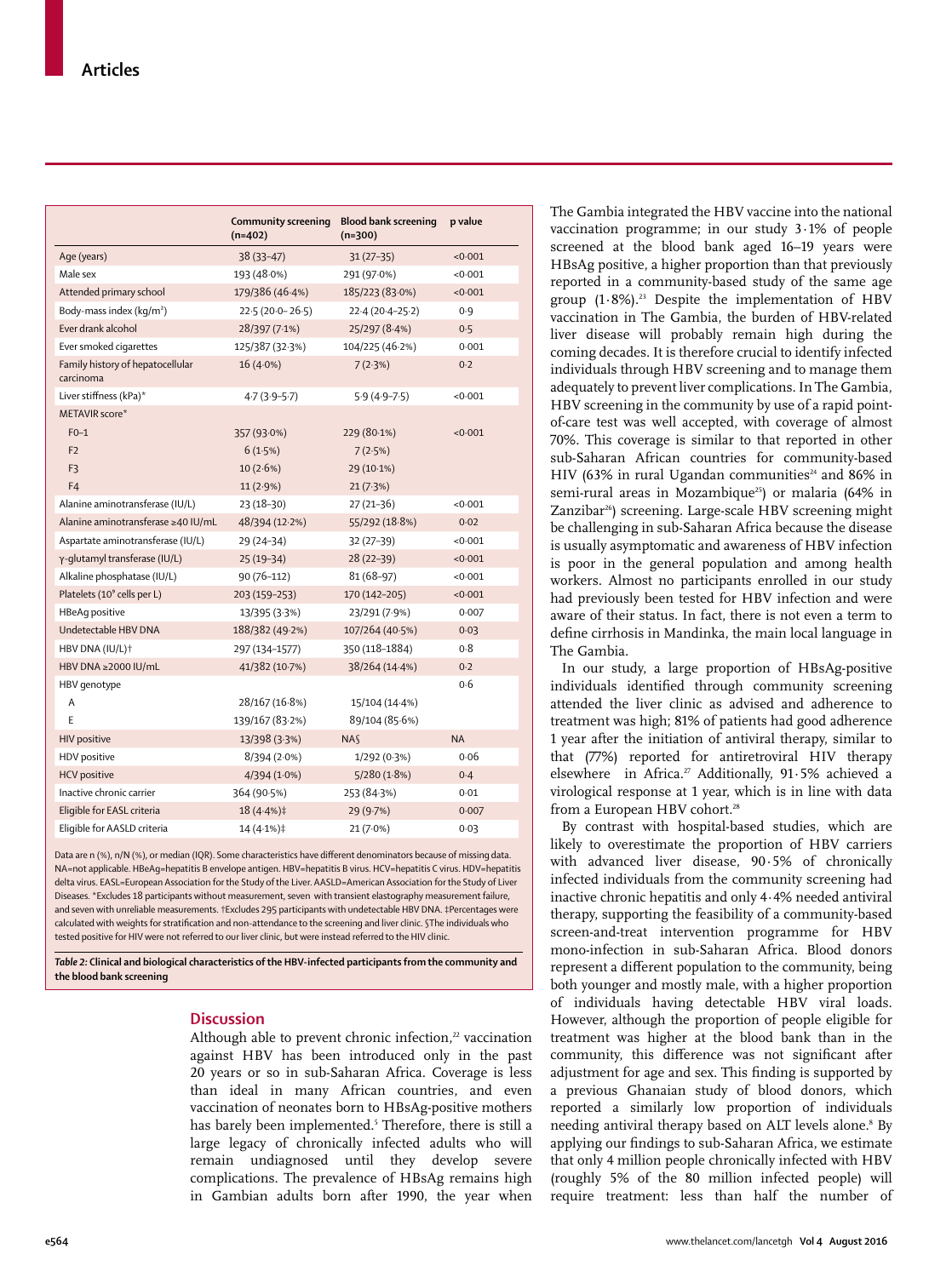HIV-infected patients in need of antiretroviral therapy in sub-Saharan Africa.

Screening coverage in the community was lower in young men than in women or older individuals, which is consistent with observations from community screening for HIV in sub-Saharan Africa. Low coverage in young men is problematic because they are more likely to be infected with HBV and in need of treatment. About a third (36·8%) of men who did not attend our community screening were absent because of work or travel during the screening session, which suggests that screening during weekends might increase coverage in this group. By contrast, many young men came to donate their blood and accepted screening for HBV. However, less than half of those individuals identified as being HBsAg positive attended the liver clinic. In sub-Saharan Africa, care and treatment of deferred donors with HBV infection need to be improved, because blood banks offer an opportunity to reach this high-risk and difficult-to-manage group. Nevertheless, only a small proportion of young men donate blood, meaning that the overall population covered would remain small.

Notably, we found that 18·6% of people attending the blood bank were not tested for HBV because of a shortage of diagnostic kits. This concurs with the findings of the 2012 WHO report on blood safety,<sup>29</sup> which showed that 24% of blood banks do not systematically screen for transfusion-transmissible infections in resource-limited countries, with irregular supply of test kits cited as being the main barrier.<sup>29</sup>

Our study has some limitations. First, although the study implementation was adapted to real-life local conditions, it had the support of well-trained fieldworkers from a wellknown research institution (the MRC Unit, The Gambia). Consequently, screening coverage and linkage to care could have been overestimated with respect to real-life implementation. Second, we might have underestimated the prevalence of HBsAg by using a rapid immunochromatography test, which has a sensitivity of 89–96% with ELISA as a reference. False-negative results in such tests are reported to be associated with low HBsAg levels and inactive disease state, $12,30$  suggesting that the clinical impact of their moderate sensitivity is negligible since the people not identified would not need treatment. We noted a significant decrease in HBsAg prevalence as age increased, and this might be explained by false-negative results in older people with chronic infection who tend to have low HBsAg levels. Nevertheless, this trend has been consistently reported in population-based serosurveys in sub-Saharan Africa22,31,32 and is often attributed to spontaneous seroclearance of HBsAg and higher mortality in people with chronic HBV infection than in people without HBV infection. Third, to quantify HBV DNA, we used an in-house qPCR assay that had a limit of detection slightly higher than that of commercial assays (50 IU/L *vs* <20 IU/L), which might have overestimated the proportion of participants with undetectable HBV DNA. Fourth, in

**All HBsAg-positive individuals (n=702) therapy (%) p value Adjusted for age and sex** Odds ratio (95% CI) p value **Sex** Female 218 4 (1·8%) 0·001 1·00 0·007 Male 484 43 (8·9%) 4·35 (1·50-12·58) **Age (years)**  $17-29$  130  $16(12.3%)$   $0.01*$  1 $100$   $0.07*$ 30–39 350 22 (6·3%) 0·65 (0·33–1·30) ≥40 220 9 (4·1%) 0·45 (0·19–1·07) **Primary school** Never 245 10 (4.1%) 0.01 1.00 0.4 Ever 364 34 (9·3%) 1·36 (0·62-3·02) **BMI (kg/m**²**)** <30 638 47 (7·4%) 0·05 1·00 NA ≥30 51 0 NA **Alcohol** Never 641 43 (6-7%) 0-8 1-00 0-9 Ever 53 4 (7·6%) 0·93 (0·32–2·74) **Cigarettes** Never 383 24 (6-3%) 0-2 1-00 0-9 Ever 229 21 (9·2%) 0·98 (0·51–1·88) **Family history of hepatocellular carcinoma** Absent 679 44 (6-5%) 0-2 1-00 0-1 Present 23 3 (13·0%) 2·74 (0·75-9·95) **HIV** Negative 682 46 (6-7%) 0-9 1-00 0-6 Positive 16 1 (6·3%) 1·73 (0·21-14·24) **HDV** Negative 677 47 (6·9%) 0·4 1·00 NA Positive 9 0 0 NA **HCV** Negative 665 44 (6.6%) 0.6 1.00 0.6 Positive 9 1 (11·1%) 1·88 (0·22-15·98) **Genotype** E 228 26 (11·4%) 0·6 1·00 0·6 A 43 6 (14·0%) 1·27 (0·48–3·37) **Screening settings** Community 402 18 (4·5%) 0·007 1·00 1·0 Blood bank 300 29 (9·7%) 1·02 (0·47–2·22) HBsAg=hepatitis B surface antigen. HCV=hepatitis C virus. HDV=hepatitis D virus. BMI=body-mass index. NA=not applicable. \*Test for trend.

**Eligible for** 

*Table 3:* **Factors associated with eligibility for antiviral treatment** 

accordance with the recommendations of the scientific committee, we targeted our screening in the community at individuals aged 30 years or older, because younger age groups would have benefited from the high coverage of HBV infant vaccination in The Gambia (estimated at >90%).<sup>3</sup> Nevertheless, the results of our screening in young people at the blood bank show that HBV screening remains important in Gambians younger than 30 years, with a high proportion of people in this age group needing antiviral therapy. Fifth, we might have underestimated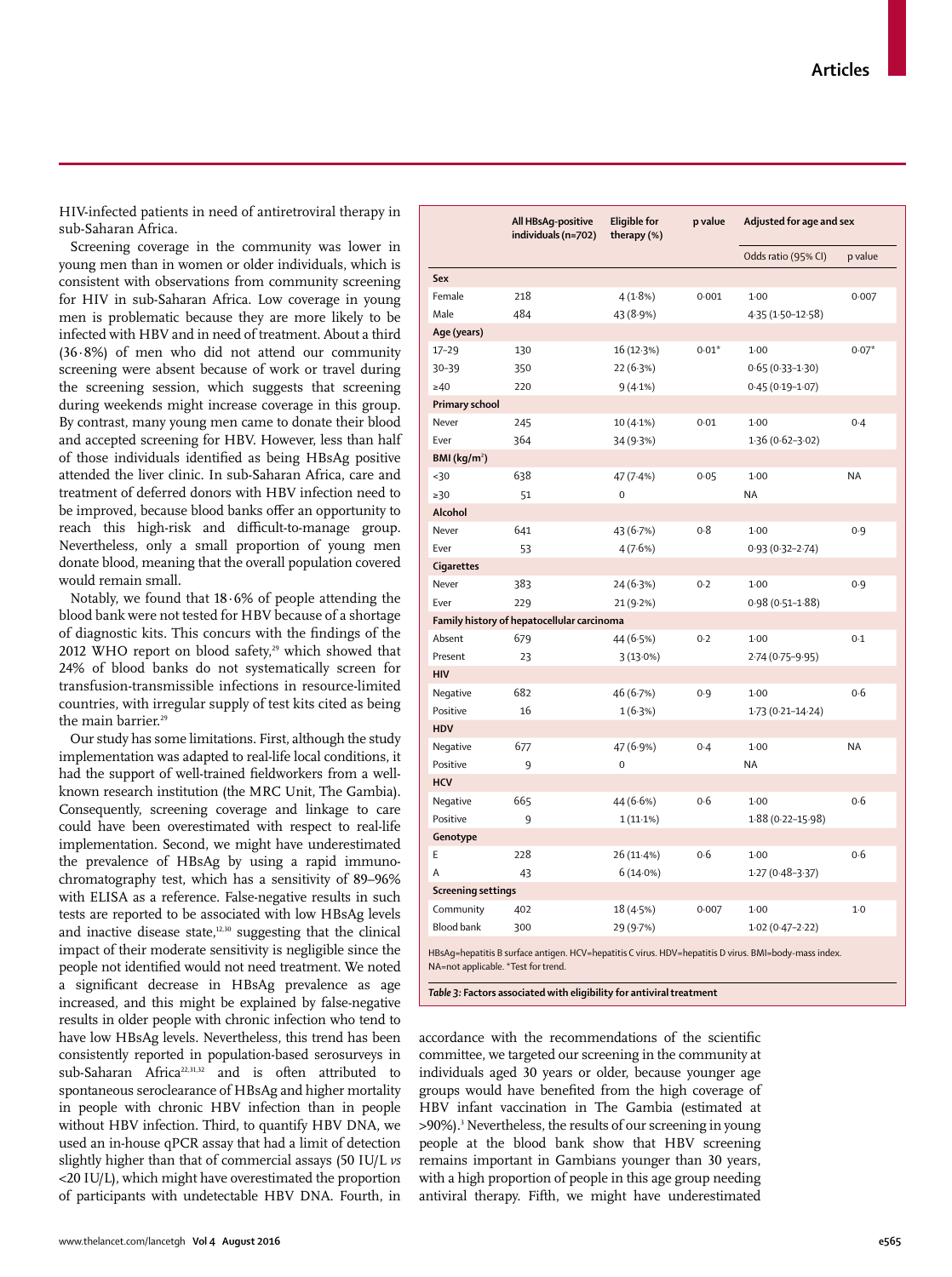HBsAg prevalence at the blood bank because we were unable to exclude repeat donors from the analysis. However, the effect should be minimal because HBsAg screening was only started at blood banks in 2011 and frequent shortages of testing kits have occurred. In a subset of participants with available information about previous blood donation, HBsAg prevalence was similar between first-time and repeat donors. Finally, we assessed treatment eligibility at a single timepoint, but the longitudinal follow-up of our cohort is likely to identify additional eligible patients. We will address this question in the future.

In high-income countries, community-based screening for viral hepatitis has rarely been done without assessment of the proportion of infected individuals in need of treatment.<sup>33,34</sup> Consequently, our study provides original and important data about need for treatment, particularly in the general population, which will be useful for clinicians as well as policy makers.

According to the Wilson and Jungner WHO screening criteria,<sup>11</sup> our results confirmed that HBV mass screening is justified in The Gambia (appendix p 4) and our screening strategy in the community is cost-effective, as reported in a companion paper in this journal.<sup>35</sup> Whether such an intervention should be incorporated within other national screening programmes (eg, for HIV or non-communicable diseases) should be investigated in the future.

In conclusion, HBV screen-and-treat programme targeting the general population is a feasible and realistic public health intervention in The Gambia. Such an intervention deserves to be assessed on a larger scale in sub-Saharan Africa and in other resource-limited countries, with eventual integration into international and national guidelines to fight against the burden of HBV infection in endemic areas.

#### **Contributors**

MRT is the chief investigator of the PROLIFICA programme and designed the study with ML, YS, RN, HW, SDT-R, and MM. ML and RN were responsible for the clinical assessment with the support of GN, ST, LS, AK, and SN; YS, AJa, and WS contributed to the fieldwork; LM contributed to the qualitative data collection; IC, SG, HFN, AJe, AS, CT-K, PS, JH, and MM did the laboratory assays; and ML, YS, and MRT did the data analyses. SM, MT, ON, TC, HW, and UD'A supported the conduct of the study. ML, YS, and MRT drafted the manuscript, and all the authors reviewed and approved it.

#### **Declaration of interests**

MRT has received fees for advisory boards and lectures from Abbvie, BMS, Gilead, Janssen, and Merck. The other authors declare no competing interests related to this study.

### **Acknowledgments**

We thank the European Commission for funding the programme, Gilead Sciences (USA) for providing tenofovir treatment for the patients, the MRC laboratories The Gambia unit, the local Ministry of Health and Social Welfare, and the National Public Health Laboratories for supporting the project. We thank all study participants and the PROLIFICA team, in particular Ignatius Baldeh, Famara Bojang, Amie Ceesay, Mavis Foster-Nyarko, Debbo Jallow, Sheriff Kolley, Yamundow Jallow Samba, Alagie Sanneh, Bakary Sanneh, Demba Sonko, Lamin Bojang, and Mamina Bojang. We thank Mariama Jammeh, the coordinator of the national blood bank programme, Debbie Garside, the project manager of PROLIFICA, Christian Bottomley for statistical

advice, and Alexandra Davis for drafting the study map. We thank Mary Crofton and Patrick Ingiliz for their clinical contributions. We also thank the French Research Agency on HIV/AIDS and viral hepatitis (ANRS) for supporting ML's work within the PROLIFICA project. We also acknowledge the support of the UK Medical Research Council and the UK Department for International Development who jointly funded (under the MRC/DFID Concordat agreement) the clinical research fellowship that supports SN. We acknowledge the support of the UK National Institute for Health Research Biomedical Research Centre at Imperial College London for infrastructure support. We are grateful to our dear colleague Dr Harr Njai, who died before the study could be published. We miss her warm and radiant personality.

#### **References**

- Schweitzer A, Horn J, Mikolajczyk RT, Krause G, Ott JJ. Estimations of worldwide prevalence of chronic hepatitis B virus infection: a systematic review of data published between 1965 and 2013. *Lancet* 2015; **386:** 1546–55.
- 2 Kirk GD, Lesi OA, Mendy M, et al. The Gambia Liver Cancer Study: infection with hepatitis B and C and the risk of hepatocellular carcinoma in West Africa. *Hepatology* 2004; **39:** 211–19.
- 3 WHO-UNICEF estimates of HepB3 coverage. http://apps.who.int/ immunization\_monitoring/globalsummary/timeseries/ tswucoveragehepb3.html (accessed June 15, 2015).
- 4 Locarnini S, Hatzakis A, Chen DS, Lok A. Strategies to control hepatitis B: Public policy, epidemiology, vaccine and drugs. *J Hepatol* 2015; **62** (suppl 1)**:** S76–86.
- WHO. Guidelines for the prevention, care and treatment of persons with chronic hepatitis B infection. Geneva: World Health Organization, 2015. http://who.int/hiv/pub/hepatitis/hepatitis-bguidelines/en/ (accessed March 17, 2015).
- Thursz M, Cooke GS, Hall AJ. Hepatitis B treatment in resource poor settings: time for action. *Trop Med Int Health* 2010; **15:** 2–4.
- Lemoine M, Thursz M, Njie R, Dusheiko G. Forgotten, not neglected: viral hepatitis in resource-limited settings, recall for action. *Liver Int* 2014; **34:** 12–15.
- 8 Allain JP, Opare-Sem O, Sarkodie F, Rahman R, Owusu-Ofori S. Deferred donor care in a regional hospital blood center in Ghana. *Transfusion* 2009; **49:** 669–75.
- 9 Kiire CF. The epidemiology and prophylaxis of hepatitis B in sub-Saharan Africa: a view from tropical and subtropical Africa. *Gut* 1996; **38** (suppl 2)**:** S5–12.
- 10 PROLIFICA West African Treatment Cohort for Hepatitis B (WATCH). https://clinicaltrials.gov/ct2/show/NCT02129829 (accessed March 15, 2015).
- 11 Andermann A, Blancquaert I, Beauchamp S, Dery V. Revisiting Wilson and Jungner in the genomic age: a review of screening criteria over the past 40 years. *Bull World Health Organ* 2008; **86:** 317–19.
- 12 Njai HF, Shimakawa Y, Sanneh B, et al. Validation of rapid point-of-care (POC) tests for detection of hepatitis B surface antigen in field and laboratory settings in the Gambia, Western Africa. *J Clin Microbiol* 2015; **53:** 1156–63.
- 13 Lemoine M, Shimakawa Y, Nayagam S, et al. The gamma-glutamyl transpeptidase to platelet ratio (GPR) predicts significant liver fibrosis and cirrhosis in patients with chronic HBV infection in West Africa. *Gut* 2015; published online June 24. DOI:10.1136/gutjnl-2015-309260.
- Shimakawa Y, Lemoine M, Njai HF, et al. Natural history of chronic HBV infection in West Africa: a longitudinal population-based study from The Gambia. *Gut* 2015; published online July 16. DOI:10.1136/gutjnl-2015-309892.
- 15 Whittle HC, Inskip H, Hall AJ, Mendy M, Downes R, Hoare S. Vaccination against hepatitis B and protection against chronic viral carriage in The Gambia. *Lancet* 1991; **337:** 747–50.
- Lemoine M, Shimakawa Y, Njie R, et al. Food intake increases liver stiffness measurements and hampers reliable values in patients with chronic hepatitis B and healthy controls: the PROLIFICA experience in The Gambia. *Aliment Pharmacol Ther* 2014; **39:** 188–96.
- 17 Boursier J, Zarski JP, de Ledinghen V, et al. Determination of reliability criteria for liver stiffness evaluation by transient elastography. *Hepatology* 2013; **57:** 1182–91.
- 18 Ghosh S, Sow A, Guillot C, et al. Implementation of an in-house quantitative real-time polymerase chain reaction method for Hepatitis B virus quantification in West African countries. *J Viral Hepat* 2016; published online June 29. DOI: 10.1111/jvh.12561.